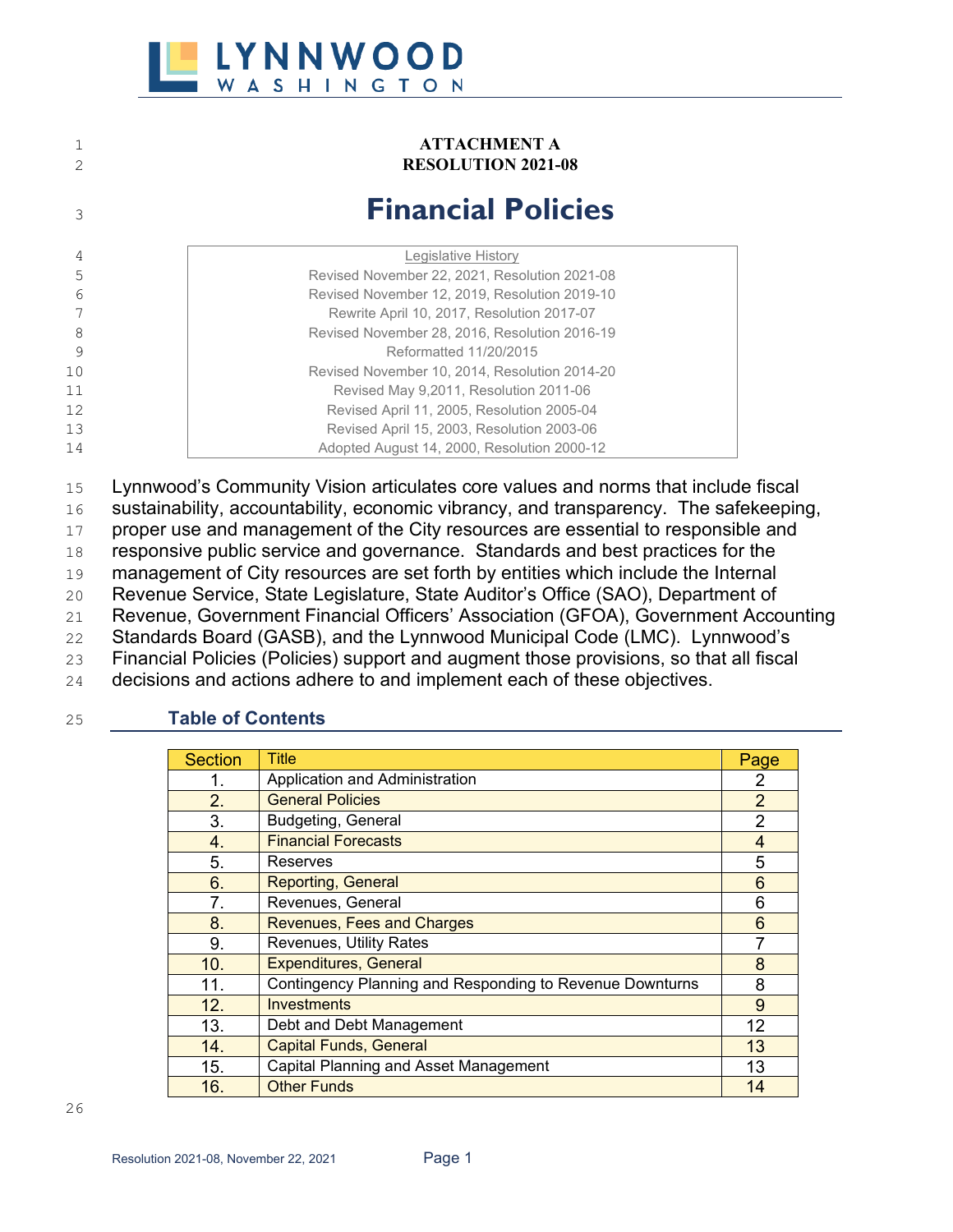#### **1. Application and Administration**

- A. It is the intent of the City Council to utilize and reference these policies in decisions and other actions with financial ramifications for the City. This section outlines examples of when and how these policies should be utilized.
- B. The use of "shall" indicates the City's intent to closely adhere to the stated policy. The use of "should" or "may" indicates a preferred approach. These policies serve to guide 8 the City Council while enabling flexibility for the Council to respond to specific circumstances.
- C. Review of Financial Policies:
- i. The Financial Policies should be reviewed with the review of the Second-Quarter Financial Report. This review may include recommended changes to the Policies.
- ii. This section should not preclude the review and amendment of the Financial Policies at other times, as deemed necessary by the City Council.

#### **2. General Policies**

16 A. The City shall maintain the fiscal integrity of its operating, debt service, and capital 17 improvement budgets. It is the City's intent to maintain fiscal integrity while providing a level of public goods and services that is within the city's fiscal capacity.

#### **3. Budgeting: General**

- A. These Financial Policies shall be used to guide major policy initiatives and shall be incorporated or summarized in the adopted biennial budget document.
- B. The City of Lynnwood shall prepare and adopt a biennial budget in accordance with Chapter 35A.34 RCW, Chapter 2.72 LMC, and these Policies. Fiscal years shall begin on January 1<sup>st</sup> and conclude on December 31<sup>st</sup>.
- C. For clarity, the budget document required by RCW 35A.34.070 and LMC 2.72.030 shall be referred to as the "proposed preliminary budget", and the budget document required by RCW 35A.34.080-100 and LMC 2.72.040 shall be referred to the "Preliminary Budget".
- 29 D. Pursuant to the opinion of the Municipal Research and Services Center (MRSC)<br>2015. the City shall conduct a minimum of two public h published on October 30, 2015, the City shall conduct a minimum of two public hearings on the Preliminary Budget, and a minimum of one public hearing fixing the final budget. One of the two public hearings required for the Preliminary Budget may be the public hearing required for the property tax levy.
- E. The Preliminary Budget shall include reference to these Financial Policies, including:
- i. An assessment of its conformance to the Financial Policies and an explanation if there are areas of non-conformance.
- ii. References as to how the Financial Policies were used to develop recommendations for balancing the budget.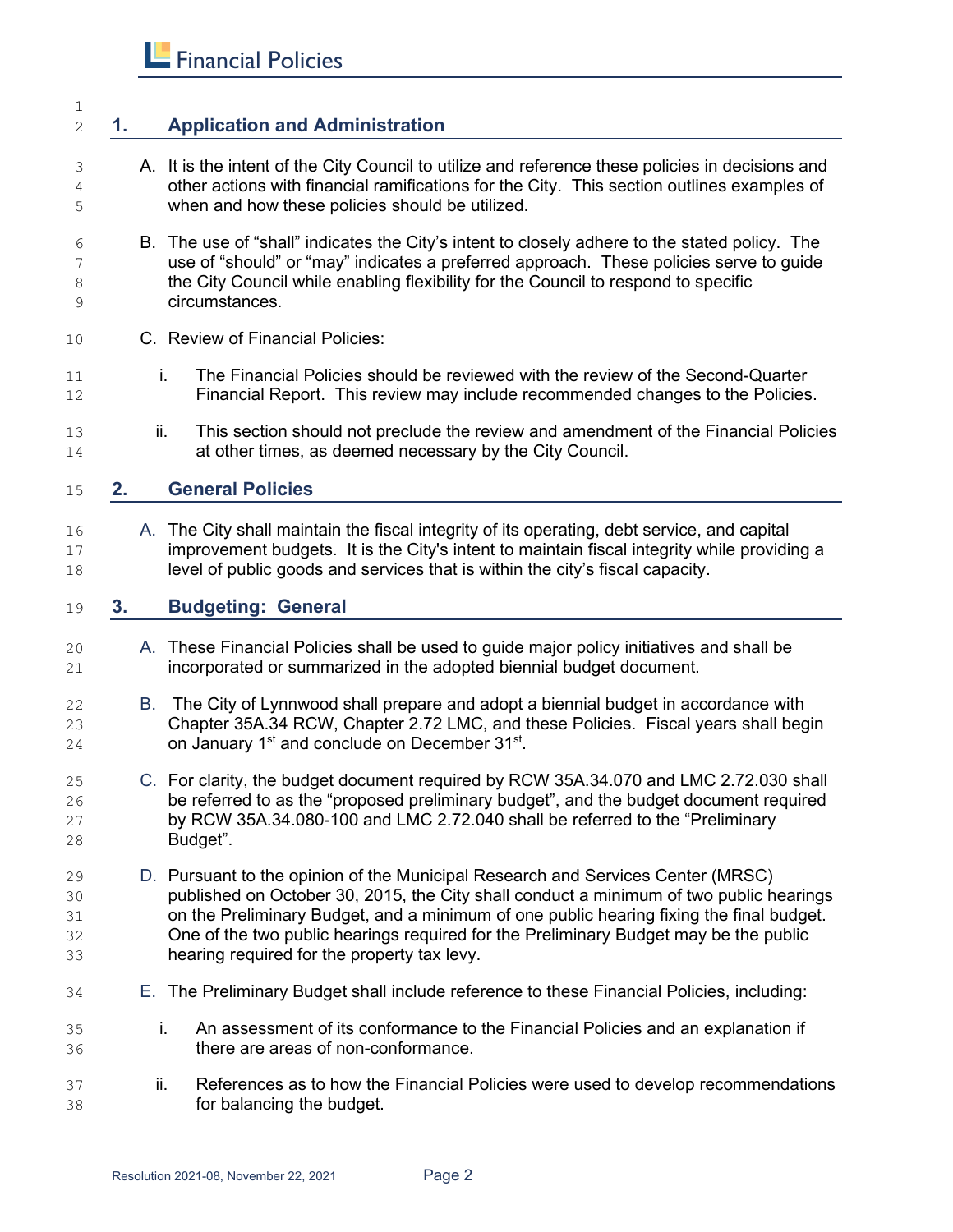| 1<br>2         |      | F. The proposed preliminary budget, Preliminary Budget, adopted budget, and the mid-<br>biennial modification of the adopted budget shall be based upon, and consistent, with: |
|----------------|------|--------------------------------------------------------------------------------------------------------------------------------------------------------------------------------|
| 3              | i.   | The Community Vision.                                                                                                                                                          |
| 4<br>5         | ii.  | Performance management/measurement techniques and principals set forth by<br>the Mayor.                                                                                        |
| 6<br>7         | iii. | The method of Budgeting for Outcomes (BFO), also known as Priority-Based<br>Budgeting, as indicated in Resolution 2015-05.                                                     |
| 8<br>9         |      | G. General Fund budget requests in the Preliminary Budget and the mid-biennial<br>modification shall include a written assessment of:                                          |
| 10             | i.   | How the proposal is consistent with and furthers the Community Vision.                                                                                                         |
| 11<br>12<br>13 | ii.  | Whether the service or program is mandatory (required by law) or discretionary<br>(optional), and whether the service or program can be achieved through other<br>means.       |
| 14             | iii. | The degree to which the service or program is fiscally sustainable.                                                                                                            |
| 15             |      | H. The budget should provide for adequate maintenance of capital assets.                                                                                                       |
| 16<br>17       | L.   | The budget process shall be consistent with and integrated with long-term forecasting<br>and ongoing financial reporting.                                                      |
| 18             |      | J. It is the policy of the City of Lynnwood to adopt structurally-balanced budgets.                                                                                            |
| 19             | i.   | A structurally-balanced budget shall mean:                                                                                                                                     |
| 20             |      | Ongoing expenditures shall be provided for by anticipated ongoing revenue.<br>а.                                                                                               |
| 21             |      | Ongoing expenditures do not include:<br>b.                                                                                                                                     |
| 22             |      | (1) "One-time" items such as capital outlay, projects or studies.                                                                                                              |
| 23<br>24       |      | (2) Allocations to other funds dependent on general revenues sufficient to<br>balance dependent budgets (i.e.: Street Fund, Solid Waste Fund).                                 |
| 25             | ii.  | Anticipated ongoing revenues may include:                                                                                                                                      |
| 26             |      | a. Reoccurring revenue such as taxes, fees, etc.                                                                                                                               |
| 27<br>28       |      | b. A reasonable amount of resources remaining unspent from the previous year's<br>budget based on historical experience and an assessment of the current budget.               |
| 29<br>30       |      | c. A portion of the unencumbered fund balance above the minimum levels<br>established by this policy.                                                                          |
| 31             |      | d. Reoccurring transfers from other funds.                                                                                                                                     |
| 32             |      | K. The Mayor shall submit a balanced Preliminary Budget.                                                                                                                       |
| 33             |      | The Mayor's budget proposal shall balance all city funds.<br>a.                                                                                                                |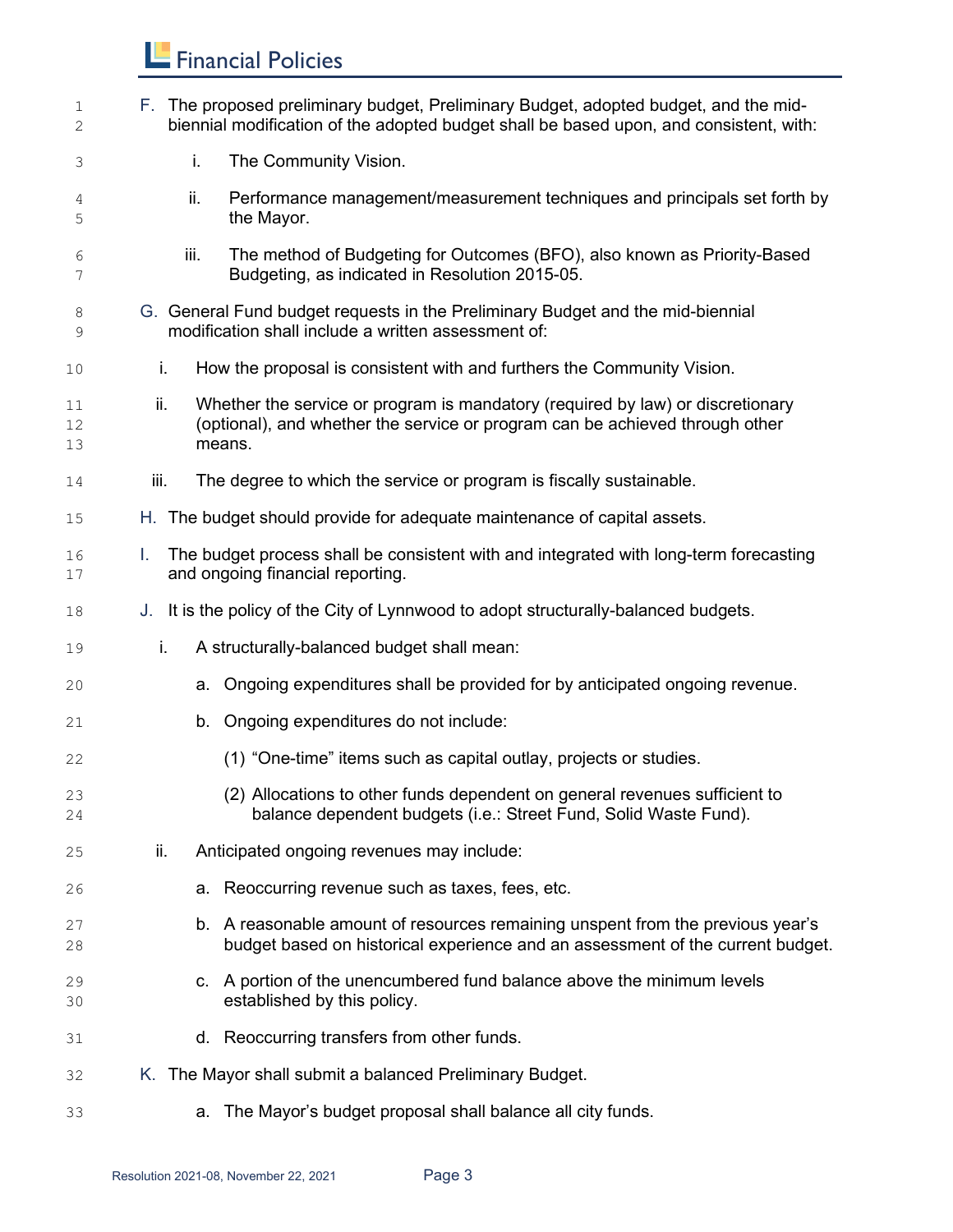| 1                                      |        | b. The transfers between funds shall be clearly illustrated.                                                                                                                                                                                                                                                                                                                                                                                                                                                                                                           |
|----------------------------------------|--------|------------------------------------------------------------------------------------------------------------------------------------------------------------------------------------------------------------------------------------------------------------------------------------------------------------------------------------------------------------------------------------------------------------------------------------------------------------------------------------------------------------------------------------------------------------------------|
| 2<br>3                                 |        | c. The use any proposed new revenues from proposed new fees or taxes should be<br>clearly illustrated.                                                                                                                                                                                                                                                                                                                                                                                                                                                                 |
| 4                                      |        | L. The anticipated amounts of reserves should be clearly illustrated.                                                                                                                                                                                                                                                                                                                                                                                                                                                                                                  |
| 5<br>6                                 |        | a. The reserve estimates shall be provided for the beginning and the end of the<br>Preliminary Budget period (beginning and ending fund balances).                                                                                                                                                                                                                                                                                                                                                                                                                     |
| 7<br>8<br>9                            |        | M. The budget shall be developed consistent with State law and in a manner which<br>encourages early involvement with the public and City Council as provided for by<br>Chapter 2.72 LMC.                                                                                                                                                                                                                                                                                                                                                                              |
| 10<br>11<br>12                         |        | N. The budget shall integrate into Capital Facilities Plan (CFP) and Strategic Financial Plan<br>(SFP). The budget shall be consistent with the current year of the CFP and SFP.<br>Budget planning activities shall be based on the next year of the SFP.                                                                                                                                                                                                                                                                                                             |
| 13<br>14<br>15                         |        | O. The budget shall provide an account for one-time expenditures associated with an<br>employee's end of employment. The Finance Director may establish administrative<br>procedures specifying the conditions under which such funds may be expended.                                                                                                                                                                                                                                                                                                                 |
| 16                                     | 4.     | <b>Financial Forecasts</b>                                                                                                                                                                                                                                                                                                                                                                                                                                                                                                                                             |
| 17<br>18                               |        | A. As a part of each biennial budget process, the City shall prepare six-year expenditure<br>and revenue forecasts for the City's principal operating and capital funds.                                                                                                                                                                                                                                                                                                                                                                                               |
| 19<br>20<br>21                         | i.     | Revenue forecasts for major revenues (those which represent at least 10% of the<br>General Fund) should be based on the best information available and should<br>reference assumptions and data sources.                                                                                                                                                                                                                                                                                                                                                               |
| 22                                     | ii.    | Revenue forecasts should include all sources of revenue.                                                                                                                                                                                                                                                                                                                                                                                                                                                                                                               |
| 23<br>24                               | iii.   | Forecasts shall include alternative expenditure scenarios, based on different policy<br>and economic assumptions.                                                                                                                                                                                                                                                                                                                                                                                                                                                      |
| 25                                     |        | B. Financial Forecasts shall:                                                                                                                                                                                                                                                                                                                                                                                                                                                                                                                                          |
| 26                                     | i.     | Incorporate plans for reserves and specific fund balances.                                                                                                                                                                                                                                                                                                                                                                                                                                                                                                             |
| 27<br>28<br>29                         | ii.    | Include revenue streams as may be appropriate to support capital projects in<br>accordance with the city's Capital Facilities Plan and Strategic Investment Plan<br>Component.                                                                                                                                                                                                                                                                                                                                                                                         |
| 30<br>31                               | iii.   | Serve as a basis for decision making that may affect long-term trends and financial<br>needs.                                                                                                                                                                                                                                                                                                                                                                                                                                                                          |
| 32<br>33<br>34<br>35<br>36<br>37<br>38 | state. | C. All financial decisions shall be within the context of the long-range planning forecast and<br>other related long-range plans (Capital Facilities Plan / Strategic Financial Plan). Staff<br>shall provide a review of the implications of budgetary and other fiscal proposals on<br>these long-range forecasts and plans. Staff shall include a "fiscal note", in a format to be<br>provided by the Finance Director and approved by the Council, with each action item on<br>the council agenda. If no note is deemed necessary, the agenda cover sheet shall so |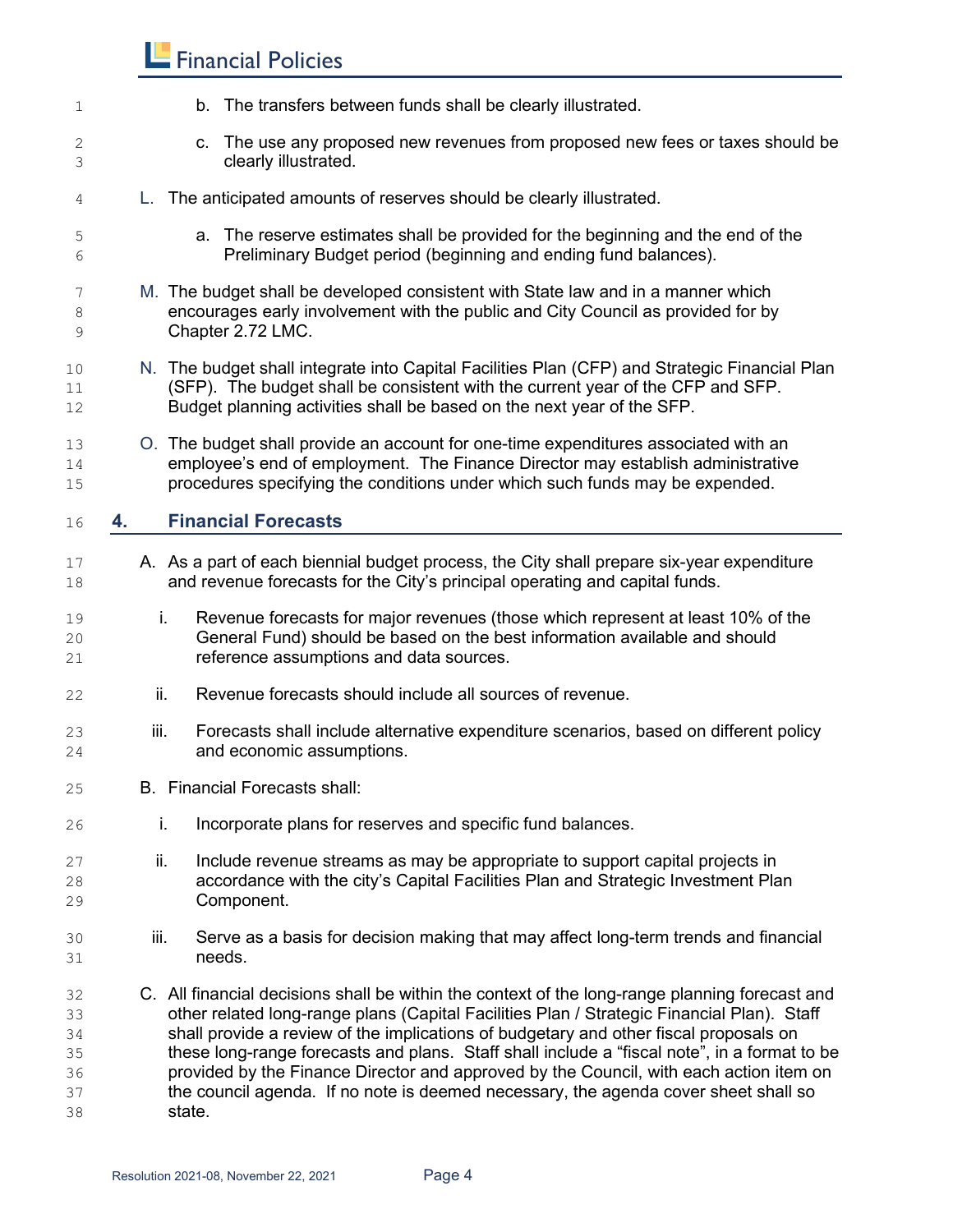- D. Assumptions used in the CFP and SFP shall be noted and defined.
- E. Basis of long-range planning shall be outcome oriented. In accordance with Chapters 2.70 and 2.72 LMC, and Resolution 2000-03, the City shall strive to illustrate the output from CFP and SFP expenditures.

#### **5. Reserves**

- A. Reserves, General Fund
- i. Adequate reserve levels are a necessary component of the City's overall financial management strategy and a key factor in external agencies' measurement of the City's financial strength. Collectively, the adopted budget should include General Fund reserve balances equaling not less than 2.5 months of the operating expenditures of the prior fiscal year. The reserves specified by this policy consist of the aggregate total of the General Fund Unassigned Fund Balance and the Revenue Stabilization Fund balance.
- 14 ii. The purpose of the General Fund Unassigned Fund Balance is to provide for adequate operating cash and to cover receivables until they are collected. Achieving and maintaining this unassigned fund balance is the highest priority over developing and maintaining other general fund reserves.
- iii. The purpose of the reserves of the Revenue Stabilization Fund is to help protect the city from major economic downturns and other unanticipated, adverse financial conditions.
- iv. City Council authorization shall be required for expenditure of Unassigned Fund Balance or Revenue Stabilization Fund Balance.
- B. Reserves, Enterprise Funds
- i. Adequate reserve levels are a necessary component of the overall financial management strategy for enterprise funds such as utilities, and a key factor in external agencies' measurement of the City's financial strength.
- ii. City Council authorization shall be required for expenditure of Enterprise Fund Reserves.
- iii. Utility Operating Fund.
- a. The purpose of Utility Operations Fund reserves is to provide for adequate operating cash and to cover receivables until they are collected.
- b. The reserve balance target for the Water Utility is the amount equivalent to 90 days of operating expenses.
- c. The reserve balance target for the Sewer Utility (wastewater) is the amount equivalent to 45 days of operating expenses.
- d. The reserve balance target for the Storm Utility (stormwater) is the amount equivalent to 30 days of operating expenses.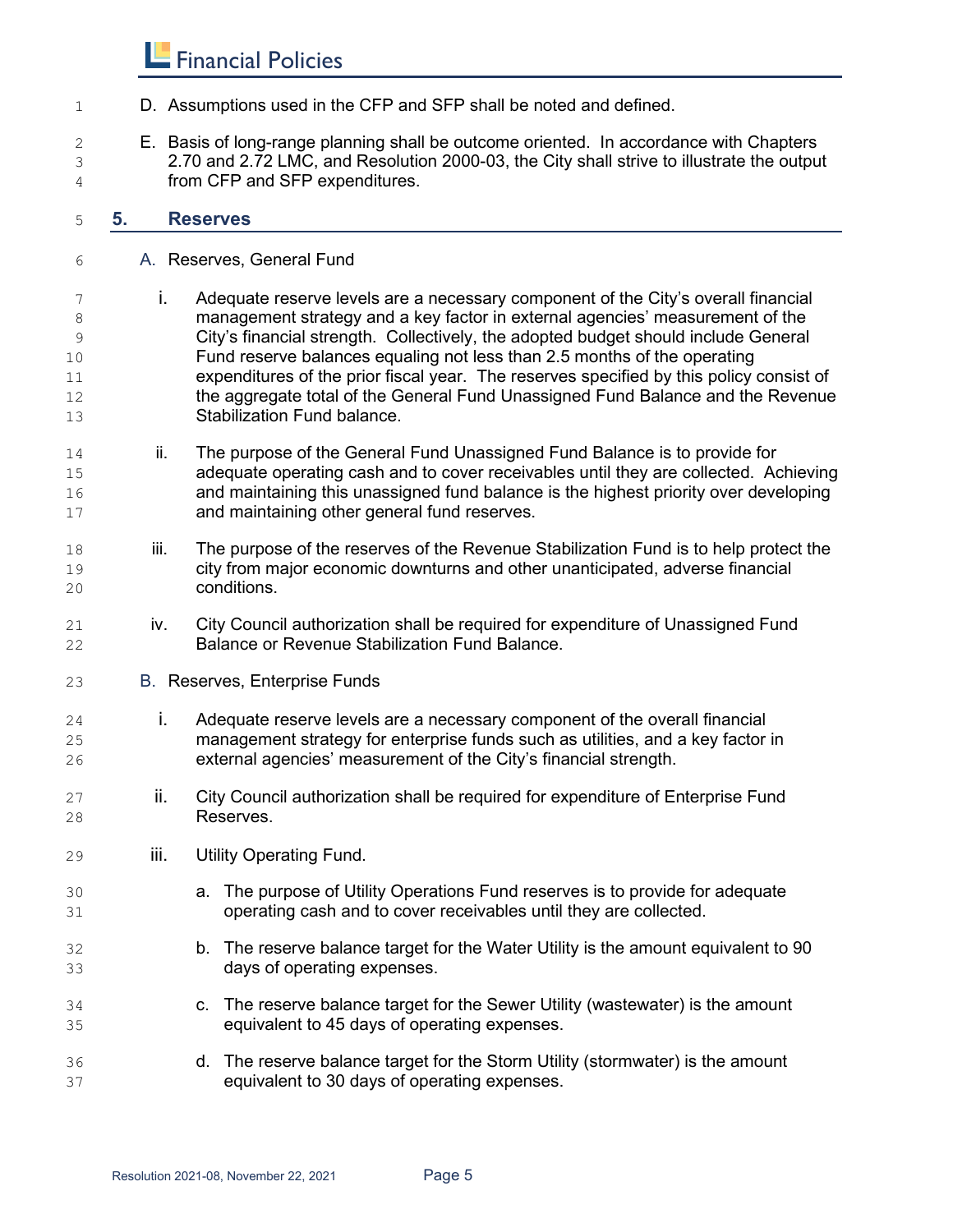- 1 iv. Utility Capital Fund. a. The purpose of Utility Capital Fund reserves is to provide funding for emergency repairs, unanticipated capital expenses, and project cost overruns. b. The reserve balance target for the Water Utility is the amount equivalent to 1% of all Original Asset Values. c. The reserve balance target for the Sewer Utility (wastewater) is the **amount equivalent to 2% of all Original Asset Values.**  d. The reserve balance target for the Storm Utility (stormwater) is the amount equivalent to 1% of all Original Asset Values. v. Golf Fund. a. The reserve balance target for the Golf Fund is the amount equivalent to 30 days of operating expenses. **6. Reporting: General** A. The Finance Department shall prepare financial reports that show and monitor actual performance in various expenditures and revenues with the adopted budget and **planning forecasts. i.** The reporting system shall include a financial analysis of the overall financial status of the City and of its key funds, including, but not limited to, an analysis of all available financial resources. 21 ii. This analysis should discuss the current financial status, and the immediate and longer-term future financial status. iii. A complete analysis shall be prepared quarterly. **7. Revenues: General** A. To the extent possible, diversified and stable sources of revenue shall be maintained to shelter public services from downward fluctuations in any one revenue source. Periodic financial reports shall include trend analysis of the City's primary sources of revenue. B. All potential grants shall be carefully examined for matching requirements. Some grants may not be accepted if the local matching funds cannot be justified. Grants may also be rejected if programs must be continued with local resources after grant funds are exhausted. **8. Revenues: Fees and Charges** A. The City shall develop and maintain a comprehensive schedule of fees and charges. i. The fees and charges should be reviewed in connection with each biennial budget.
- ii. Fees shall be reviewed by general type as described below: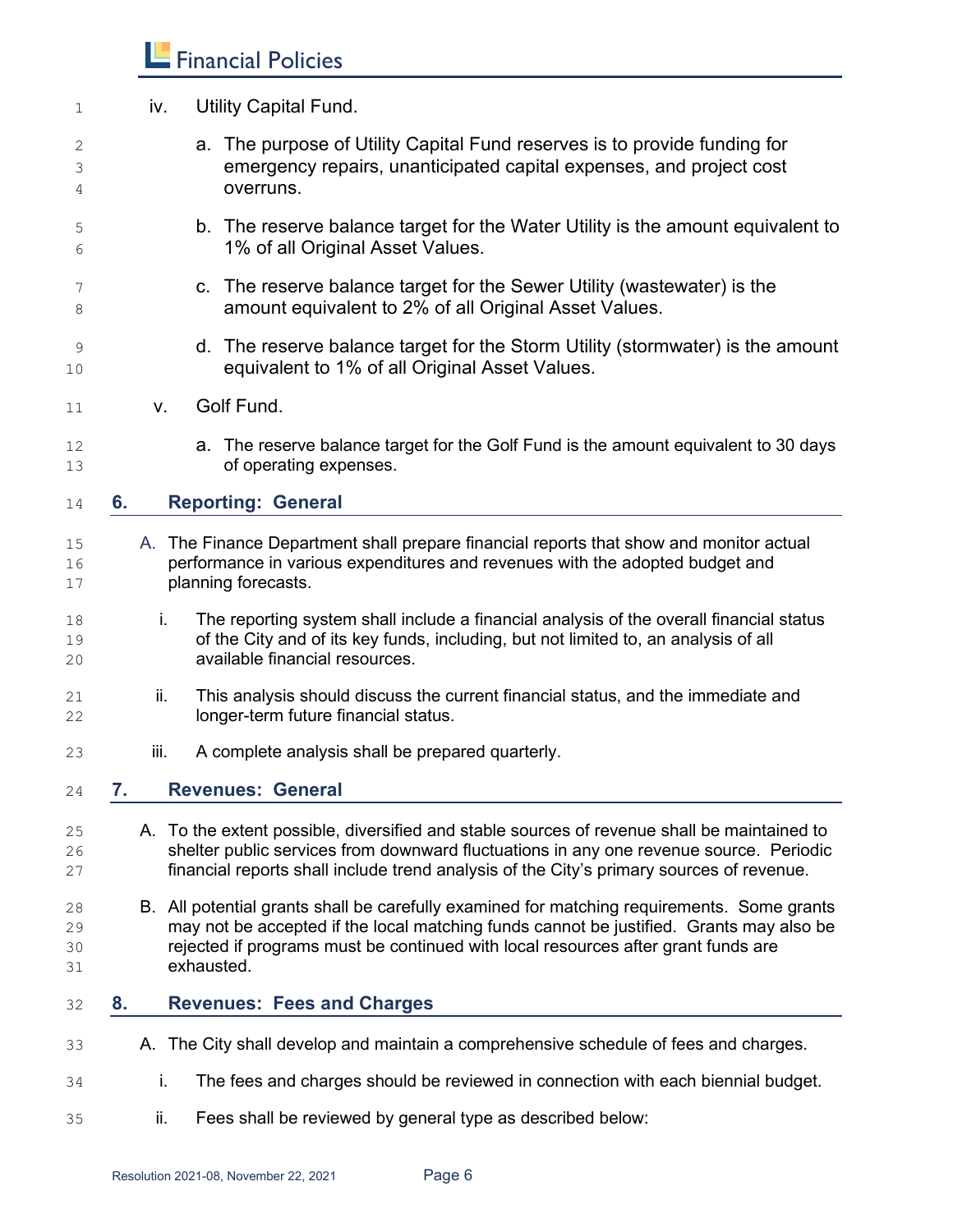| 1<br>2<br>3<br>4<br>5                  |      |                | a. Development-related fees (land use, building and property, fire marshal's office<br>and engineering fees) shall be established by ordinance; adjusted for inflation<br>and periodically subjected to a comprehensive rate analysis. Development-<br>related fees should be based on recovering costs of permitting and inspection<br>services.                                                                                                                                                                                    |
|----------------------------------------|------|----------------|--------------------------------------------------------------------------------------------------------------------------------------------------------------------------------------------------------------------------------------------------------------------------------------------------------------------------------------------------------------------------------------------------------------------------------------------------------------------------------------------------------------------------------------|
| 6<br>7<br>8                            |      |                | b. Regulatory Fees (such as those related to Title 5 LMC) shall be established by<br>ordinance. As may be permitted by law, these fees may be used for generating<br>city revenues in addition to recovering costs of the regulatory services.                                                                                                                                                                                                                                                                                       |
| 9<br>10                                |      |                | c. Recreation and parks use fees shall be set by the Director of Parks, Recreation<br>and Cultural Arts within ranges established by ordinance.                                                                                                                                                                                                                                                                                                                                                                                      |
| 11<br>12<br>13                         |      |                | d. General fees (such as rental rates, copy charges, and other miscellaneous fees)<br>shall be established by ordinance. These services should charge fees to assist<br>in making these services self-supporting.                                                                                                                                                                                                                                                                                                                    |
| 14<br>15<br>16<br>17<br>18<br>19<br>20 |      |                | e. Enterprise Funds (Utilities and Golf Course) fees shall be set by ordinance, and<br>set at a level necessary to support the costs of services in the fund and to<br>maintain long-term financial stability. To insure that the enterprise funds remain<br>self-supporting, fee and rate structures shall fully fund the direct and indirect<br>costs of operations, capital plant maintenance, debt service, depreciation, and<br>reasonable system extensions. See "Revenues: Utility Rates" below for<br>additional provisions. |
| 21                                     | 9.   |                | <b>Revenues: Utility Rates</b>                                                                                                                                                                                                                                                                                                                                                                                                                                                                                                       |
| 22<br>23                               |      | utility rates. | A. Every three years, the City shall conduct a comprehensive, third-party, expert analysis of                                                                                                                                                                                                                                                                                                                                                                                                                                        |
| 24<br>25<br>26                         |      |                | B. Revenues generated by utilities should provide adequate resources to provide for proper<br>operation of the related programs, servicing of related debt at prescribed levels,<br>maintenance of the capital plant, and adequate reserves.                                                                                                                                                                                                                                                                                         |
| 27                                     |      |                | C. Utility rates shall be set utilizing the following guidelines:                                                                                                                                                                                                                                                                                                                                                                                                                                                                    |
| 28<br>29<br>30                         | İ.   | utility.       | The rate structure should encourage consumers to conserve natural resources while<br>providing a stable and predictable revenue base for the proper management of the                                                                                                                                                                                                                                                                                                                                                                |
| 31<br>32                               | ii.  |                | The rates shall strive to be equitable among the classes (general types) of<br>ratepayers.                                                                                                                                                                                                                                                                                                                                                                                                                                           |
| 33<br>34<br>35                         | iii. |                | The revenue target of the utility rates should maintain a minimum debt service<br>coverage ratio (DSCR) of 1.5. DSCR is a financial formula that equals net operating<br>income divided by annual debt service.                                                                                                                                                                                                                                                                                                                      |
| 36<br>37                               | iv.  |                | Rates should be set using an assumption of 95% of the average water consumption<br>for the five previous years.                                                                                                                                                                                                                                                                                                                                                                                                                      |
|                                        |      |                |                                                                                                                                                                                                                                                                                                                                                                                                                                                                                                                                      |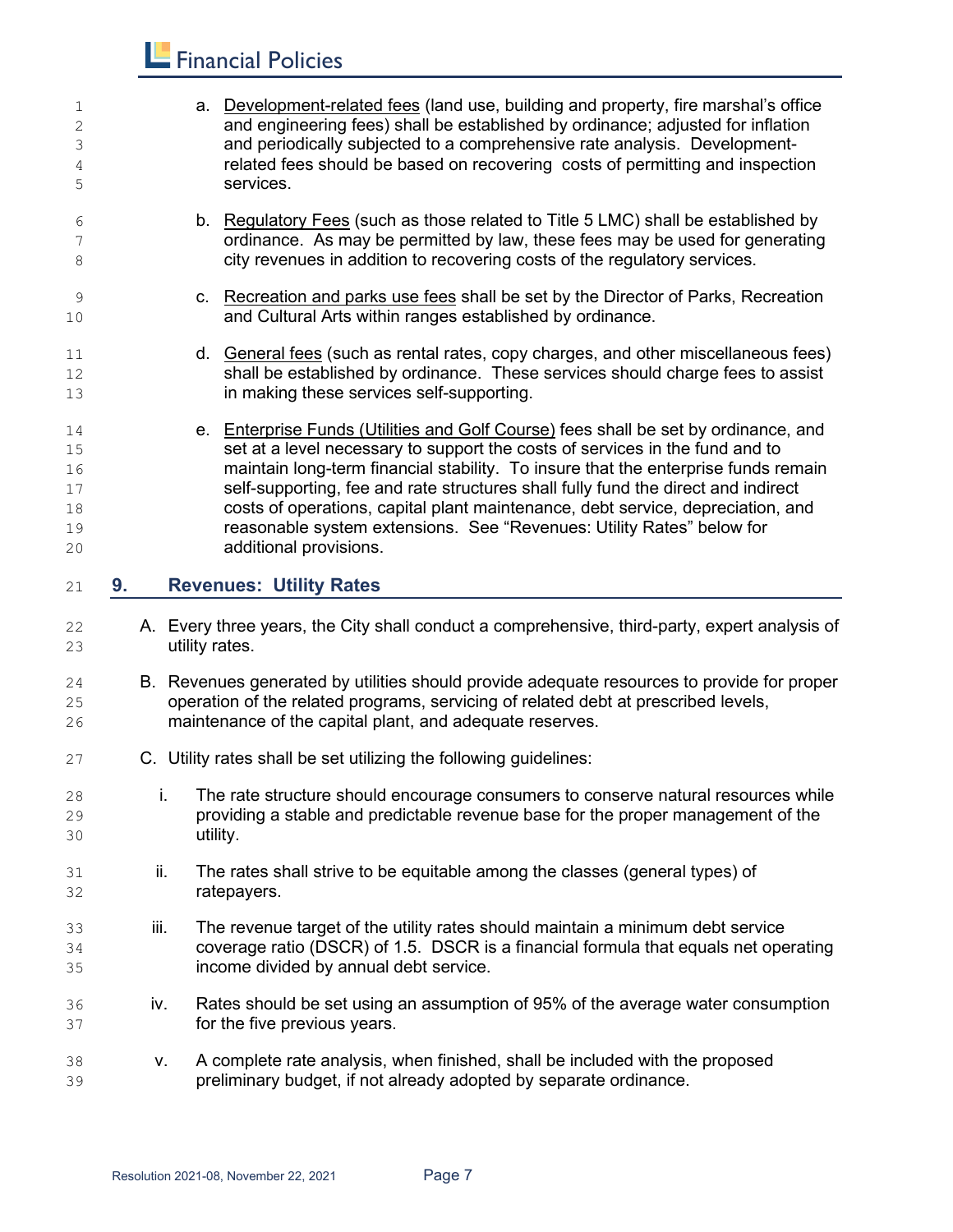#### **10. Expenditures: General**

- A. The City shall authorize only those ongoing, operating expenditures that may be supported by ongoing operating revenues. Before the City takes a policy or budgetary action that will create fixed, ongoing expenses, the cost implications of such actions shall be estimated/determined for current and future years with the aid of strategic financial planning models as described in Financial Management/Strategic Forecasting Policies. Capital expenditures may be funded from one-time revenues, but the operating budget expenditure impacts of capital expenditures shall be reviewed for compliance with this policy provision.
- i. Operating revenues are those revenues that recur regularly on an annual basis, excluding revenues that may be available only on a one time basis such as revenues derived from land sales, bond proceeds, etc.
- B. Department heads are responsible for managing their budgets within the total appropriation for their department.
- C. The City shall maintain expenditure categories according to state statute and administrative regulation as described in the State Auditor's Budgetary, Accounting, and Reporting System (BARS).
- D. The City shall assess funds for services provided internally by other funds. The estimated direct and indirect costs of service shall be budgeted as an expense to the fund receiving or benefiting from the service, and the cost of the service shall be recognized as revenue to the providing fund. A review of the method for determining the amount of the interfund assessment shall be reviewed periodically.
- E. Emphasis shall be placed on improving productivity, workplace innovation, program evaluation, and alternative means of service delivery rather than adding to the work force. The City shall invest in technology and other efficiency tools to ensure high productivity. The City may hire additional staff only after the need of such positions has been demonstrated and documented, including assessment of alternative measures, such as contracting for professional services and partnering with other agencies/organizations.
- F. All compensation planning and collective bargaining shall focus on the total cost of compensation which includes direct salary, health care benefits, pension contributions, training allowance, and other benefits of a non-salary nature which are a cost to the City.
- G. Enterprise Funds expenditures shall be fully supported by their own rates, fees, and charges, and not subsidized by the General Fund. The Enterprise Funds shall pay their share of overhead costs and services provided by the General Fund.

#### **11. Contingency Planning and Responding to Revenue Downturns**

 A. Short-term (anticipated less than one year) economic downturns and temporary gaps in cash flow: Expenditure reductions or restrictions may be imposed. Expenditures from the General Fund Unassigned Fund Balance, the Revenue Stabilization Fund, or interfund loans may be used with City Council approval to address short-term downturns in City revenues. The City Council may authorize interfund loans to cover short-term gaps in cash flow.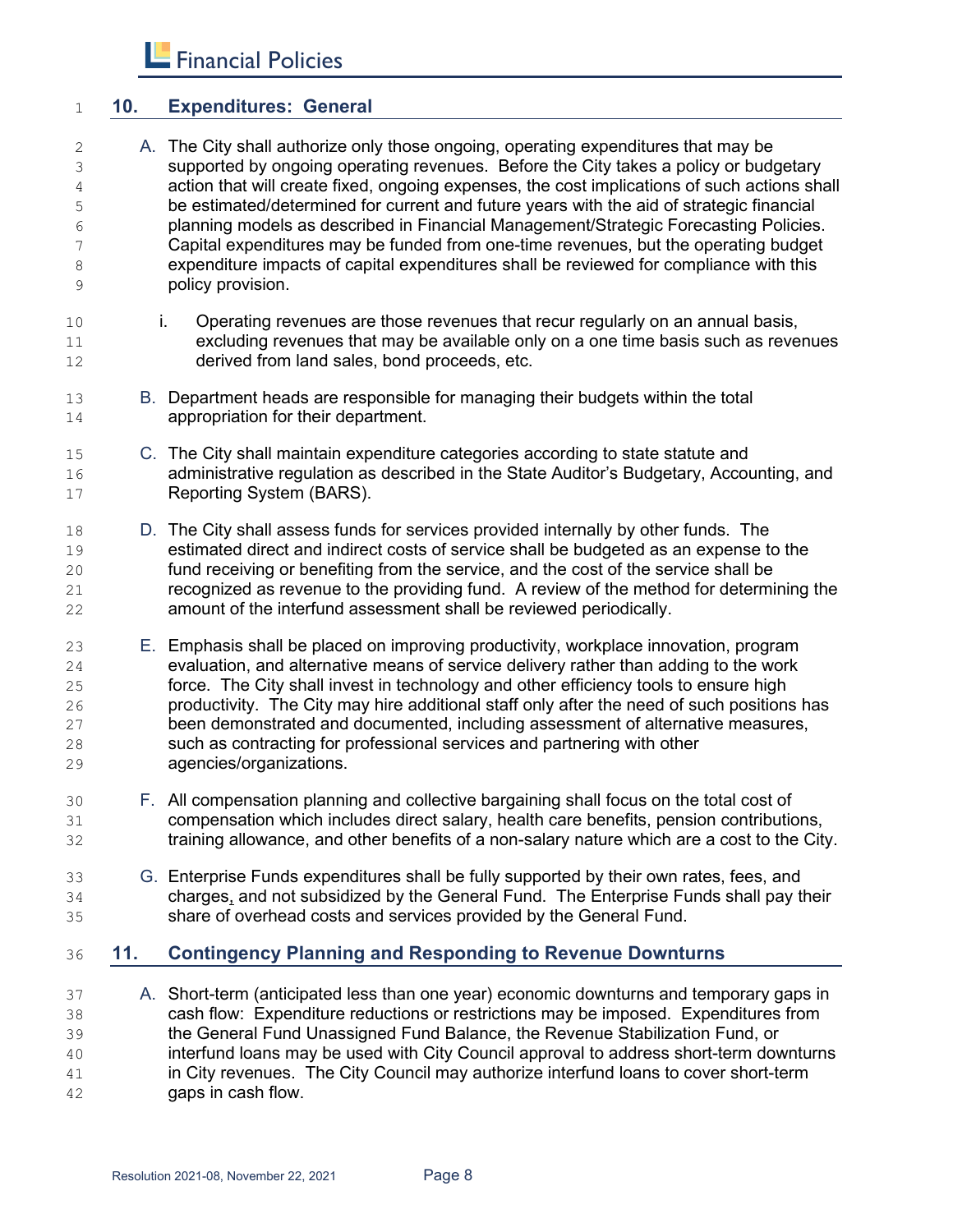B. Long-term (greater than one year) revenue downturns: Revenue forecasts shall be revised. When long-term revenue downturns are likely, the following guidelines for addressing the revenue shortfall shall be considered. i. Deficit financing (borrowing) should not be considered as an appropriate fiscal response. ii. Prior to increasing taxes and/or fees to achieve a balanced budget, the City should evaluate opportunities to reduce one-time and/or ongoing expenses. 8 iii. Rather than instituting "across the board" reductions, Budgeting for Outcomes principles and criteria should be utilized to reduce/discontinue certain levels of service, or delay/discontinue certain projects. C. Periodic financial reports prepared by the Finance Department shall be utilized to monitor forecasted, budgeted, and actual revenues and expenditures. D. In instances when combined, actual sales and use tax revenue for the previous two quarters is less than the revenue received during the same period of the previous year, the Mayor shall put forth to the Finance Committee a proposed budget amendment that responds to the under-performance of revenues. i. The Mayor's proposed budget amendment shall include an updated financial forecast and a written description of the anticipated changes to performance measures, program outcomes, and levels of service. ii. This policy shall not preclude the Mayor from initiating corrective action pursuant to his/her administrative authorities prior to action by the City Council. iii. The recommendation(s) of the Mayor and Finance Committee shall be forwarded to the City Council. **12. Investments** A. The City of Lynnwood shall invest its funds in a manner that: i. Provide the highest investment return consistent with a high degree of security. **ii.** Meet the daily cash flow demands of the City. 28 iii. Conform to all state statutes and local ordinances governing the investment of public funds. B. At the discretion of the Finance Director, cash may be invested separately by fund or be commingled into a common investment portfolio and earnings from such portfolio distributed monthly. C. These policies supersede Resolution 2009-11 and apply to all financial assets of the City, except: assets held in escrow in order to defease refunded debt; and retirement funds managed by others such as the State or ICMA-RC (MissionSquare). D. Investments shall be made with judgment and care, considering the probable safety of the capital as well as the probable income to be derived.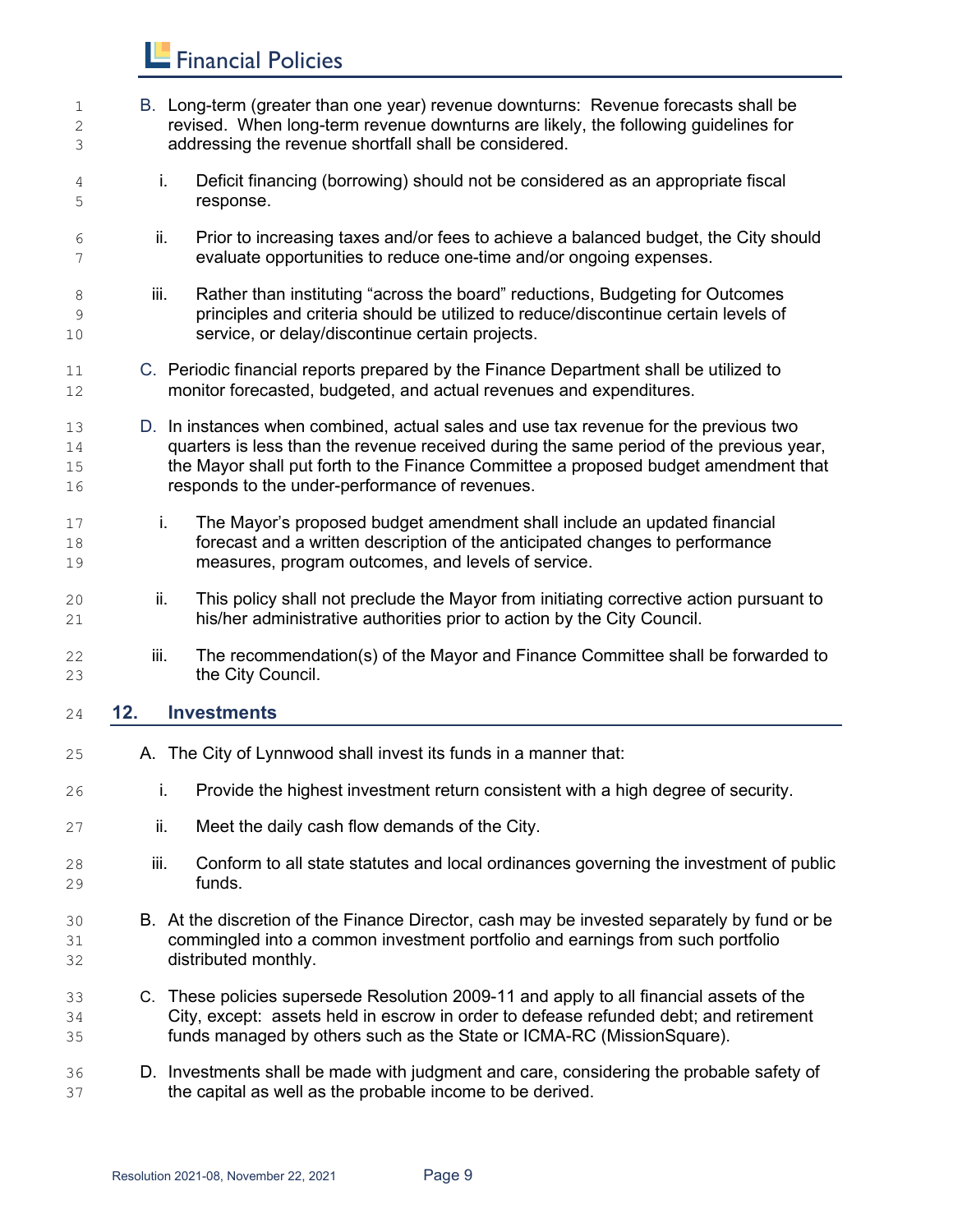| $1\,$<br>2                             |      | E. The primary objectives, in priority order, of the City's investment activities shall be as<br>follows:                                                                                                                                                                                                                                                                                                                                                                                                                                                                                     |
|----------------------------------------|------|-----------------------------------------------------------------------------------------------------------------------------------------------------------------------------------------------------------------------------------------------------------------------------------------------------------------------------------------------------------------------------------------------------------------------------------------------------------------------------------------------------------------------------------------------------------------------------------------------|
| 3<br>4                                 | i.   | Legality: The City's investments shall be in compliance with all statutes governing<br>the investment of public funds and the provisions of all applicable bond ordinances.                                                                                                                                                                                                                                                                                                                                                                                                                   |
| $\mathsf S$<br>6<br>7<br>8<br>9        | ii.  | Safety: Investments of the City shall be undertaken in a manner that seeks to<br>ensure the preservation of capital in the overall portfolio. To attain this<br>objective, diversification is required in order that potential losses on individual<br>securities do not exceed the income generated from the remainder of the<br>portfolio.                                                                                                                                                                                                                                                  |
| 10<br>$11\,$<br>12<br>13<br>14<br>15   | iii. | Liquidity: The City's investment portfolio shall remain sufficiently liquid to enable<br>the City to meet all operating requirements, which might be reasonably anticipated.<br>The City shall maintain adequate liquidity by maintaining a minimum balance in the<br>Local Government Investment Pool (LGIP) and/or the Snohomish County<br>Investment Pool (SCIP). Any short-term borrowings require Council approval<br>regarding securities lending and reverse transactions.                                                                                                             |
| 16<br>$17$<br>18<br>19                 | iv.  | Return on Investment: The City's investment portfolio shall be designed with the<br>objective of attaining a market rate of return throughout budgetary and economic<br>cycles, taking into account the City's investment risk constraints and the cash<br>flow characteristics of the portfolio.                                                                                                                                                                                                                                                                                             |
| 20<br>21                               | V.   | Local Institutions: Local institutions shall be given preference when they are, in<br>the judgment of the Finance Director, competitive with other institutions.                                                                                                                                                                                                                                                                                                                                                                                                                              |
| 22<br>23<br>24                         |      | F. The Finance Director is authorized to undertake transactions regarding the investment of<br>City funds. By written memorandum, the Finance Director may delegate authority to a<br>single City employee.                                                                                                                                                                                                                                                                                                                                                                                   |
| 25<br>26<br>27<br>28                   |      | G. The Finance Director shall establish and maintain procedures/internal controls to<br>implement this investment policy. Procedures shall cover topics such as: safekeeping,<br>Public Securities Association (PSA) repurchase agreements, wire transfer agreements,<br>collateral/depository agreements, conflict of interest, and banking service contracts.                                                                                                                                                                                                                               |
| 29<br>30<br>31<br>32<br>33<br>34<br>35 |      | H. The Finance Director shall maintain a list of financial institutions authorized to provide<br>investment services to the City of Lynnwood. In addition, a list shall also be maintained<br>of approved security broker/dealers selected by credit worthiness, who maintain an<br>office in the State of Washington. These may include "primary" dealers or regional<br>dealers that qualify under US Securities and Exchange Commission Rule 15c3-1<br>(uniform net capital rule). No public deposit shall be made except in a qualified public<br>depository as established by State law. |
| 36<br>37                               | L.   | The City may invest in any of the securities identified as eligible investments as<br>defined by RCW 35A.40.050. In general, these consist of:                                                                                                                                                                                                                                                                                                                                                                                                                                                |
| 38<br>39                               | i.   | Investment deposits (certificates of deposits) with qualified public depositories as<br>defined in Chapter 39.58 RCW.                                                                                                                                                                                                                                                                                                                                                                                                                                                                         |
| 40<br>41<br>42                         | ii.  | Certificates, notes or bonds of the United States, or other obligations of the United<br>States or its agencies, or of any corporation wholly owned by the government of the<br>United States whose securities carry full faith and credit guarantees.                                                                                                                                                                                                                                                                                                                                        |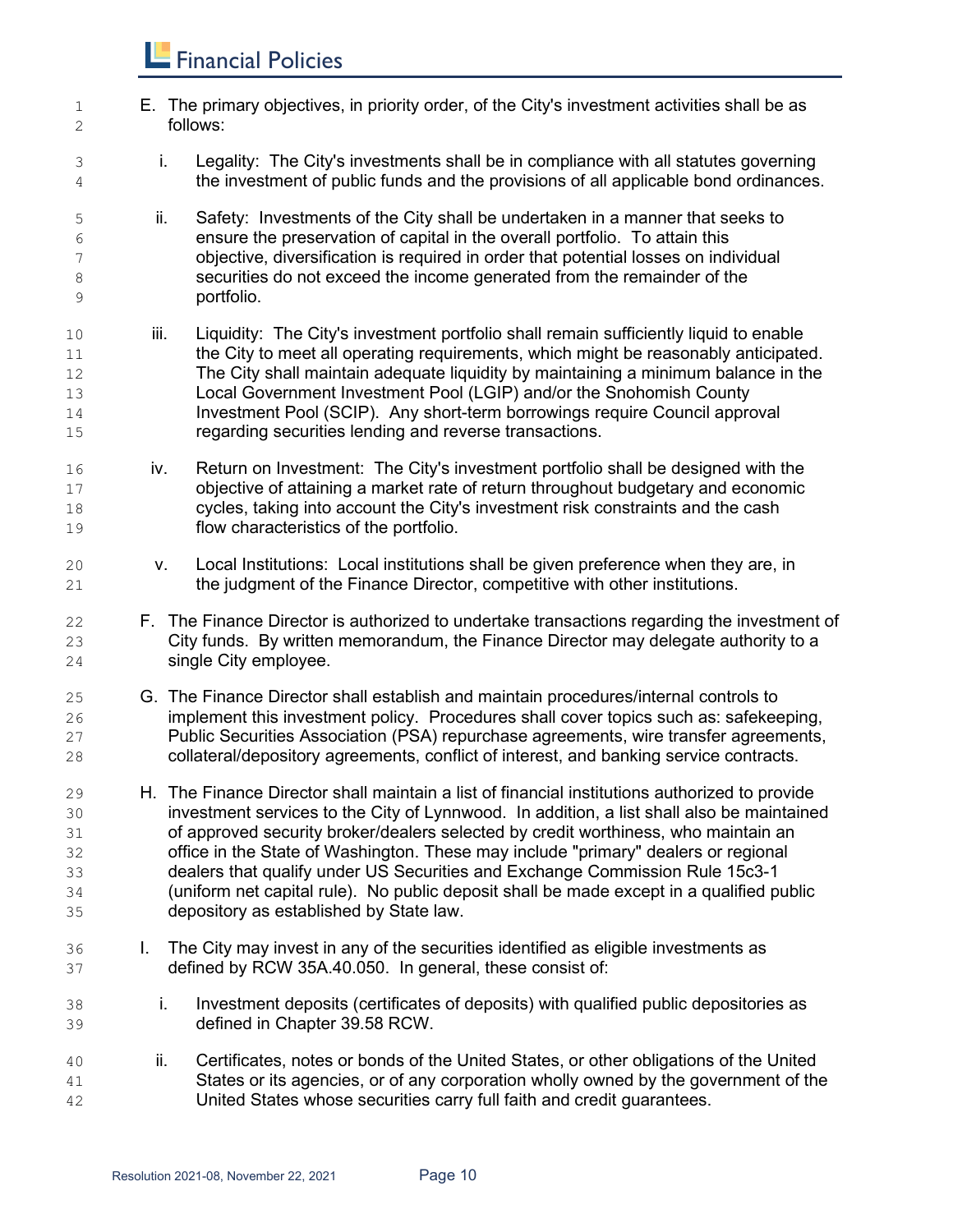| 1<br>2<br>3<br>4<br>5                  | iii.         | Obligations of government-sponsored corporations which are eligible as collateral for<br>advances to member banks as determined by the Board of Governors of the Federal<br>Reserve System. (These include but are not limited to, Federal Home Loan Bank<br>notes and bonds, Federal Farm Credit Bank consolidated notes and bonds, and<br>Federal National Mortgage Association notes.)                                                                                                            |
|----------------------------------------|--------------|------------------------------------------------------------------------------------------------------------------------------------------------------------------------------------------------------------------------------------------------------------------------------------------------------------------------------------------------------------------------------------------------------------------------------------------------------------------------------------------------------|
| 6                                      | iv.          | Prime bankers' acceptances purchased on the secondary market.                                                                                                                                                                                                                                                                                                                                                                                                                                        |
| 7<br>$\,8\,$<br>9<br>10                | V.           | Repurchase agreements for securities above, provided that the transaction is<br>structured so that the City obtains ownership and control over the underlying<br>securities. A master repurchase agreement between the City and the bank or<br>dealer must be on file prior to any repurchase agreement transaction.                                                                                                                                                                                 |
| 11<br>12                               | vi.          | The Washington Local Government Investment Pool or Snohomish County<br><b>Investment Pool.</b>                                                                                                                                                                                                                                                                                                                                                                                                       |
| 13<br>14<br>15                         |              | J. Collateralization shall be on repurchase agreements to anticipate market changes<br>and provide a level of security for all funds; the collateralization level shall be 102%<br>of market value of principal and accrued interest.                                                                                                                                                                                                                                                                |
| 16<br>17                               | i.           | The City shall limit collateral to the obligations of the United States Government and<br>its agencies.                                                                                                                                                                                                                                                                                                                                                                                              |
| 18<br>19<br>20<br>21                   | ii.          | Collateral shall be held by an independent third party with whom the entity has a<br>current custodial agreement (except certificates of deposits). A clearly marked<br>evidence of ownership (safekeeping receipt) must be supplied to the entity and<br>retained.                                                                                                                                                                                                                                  |
| 22                                     | iii.         | Certificates of deposit shall be delivered to and held by the Finance Director.                                                                                                                                                                                                                                                                                                                                                                                                                      |
| 23<br>24<br>25<br>26<br>27<br>$\Omega$ | $\mathbf{L}$ | K. All securities transactions, including collateral for repurchase agreements, entered<br>into by the City shall be conducted on a delivery-versus-payment (DVP) basis.<br>Securities shall be held by a third-party custodian designated by the City Investment<br>Committee and evidenced by safekeeping receipts listing the specific instrument,<br>rate, maturity and other pertinent information.<br>The City shall diversify its investments by security type and institution in manner that |
|                                        |              |                                                                                                                                                                                                                                                                                                                                                                                                                                                                                                      |

 L. The City shall diversify its investments by security type and institution in manner that 29 manages overall portfolio risk, attains market-average rates of return, and precludes<br>30 current cash flow issues. To achieve these purposes, investment of City funds current cash flow issues. To achieve these purposes, investment of City funds should not exceed the percentages specified below:

| <b>Investment Security Type</b>                                                        | Max. Percent of<br><b>City Portfolio</b> |
|----------------------------------------------------------------------------------------|------------------------------------------|
| US Federal Agency Securities                                                           | 50                                       |
| Certificates of Deposits (within PDPC)                                                 | 50                                       |
| General Obligation Bonds of State and Local Government                                 | 20                                       |
| <b>Repurchase Agreements</b>                                                           | 10                                       |
| <b>Banker's Acceptance</b>                                                             | 10                                       |
| <b>US Treasury Securities</b>                                                          | 100                                      |
| <b>Washington State Local Government or Snohomish County</b><br><b>Investment Pool</b> | 100                                      |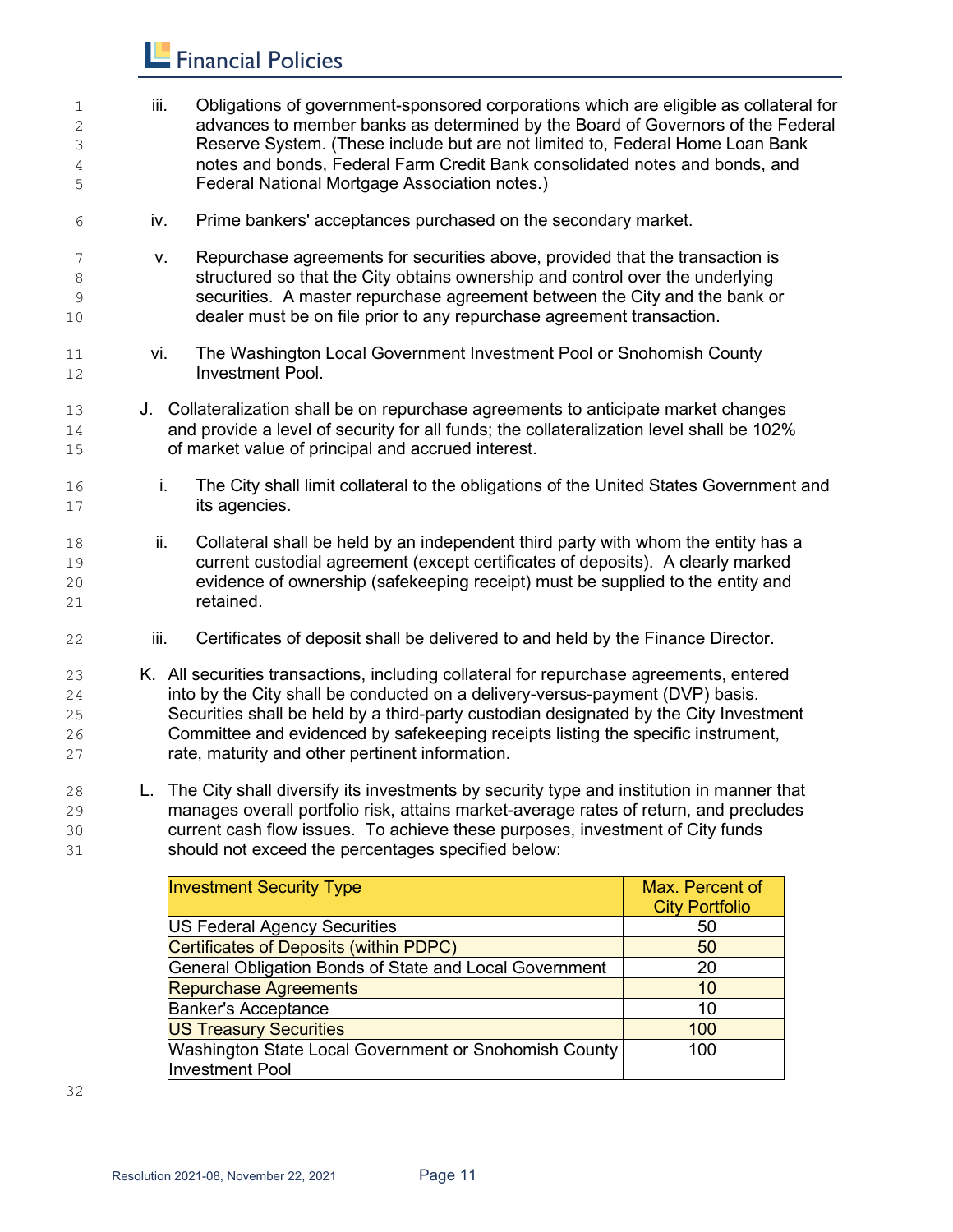| $1\,$<br>2<br>3                  |     | M. The City shall attempt to match its investments with anticipated cash flow requirements.<br>Unless matched to a specific cash flow, the City shall not directly invest in securities<br>maturing more than five (5) years from the date of purchase.                                                                                                                                                                                                                                                                         |
|----------------------------------|-----|---------------------------------------------------------------------------------------------------------------------------------------------------------------------------------------------------------------------------------------------------------------------------------------------------------------------------------------------------------------------------------------------------------------------------------------------------------------------------------------------------------------------------------|
| 4<br>5<br>6                      |     | N. The City's reserve funds may be invested in securities not to exceed ten (10) years if<br>the maturity of such investments is made to coincide as nearly as possible with the<br>expected use of funds.                                                                                                                                                                                                                                                                                                                      |
| 7<br>8                           |     | O. The City's investment portfolio shall be designed to obtain a market-average rate of<br>return, taking into account the City's investment risk constraints and cash flow needs.                                                                                                                                                                                                                                                                                                                                              |
| 9<br>10<br>11                    |     | P. The City's investment strategy is dynamic. Securities shall be purchased and sold as<br>appropriate to best meet the needs of the City. The Finance Director may trade<br>securities before maturity if it is in the best interest of the City to do so.                                                                                                                                                                                                                                                                     |
| 12<br>13<br>14                   |     | Q. The basis used by the City to determine whether market yields are being achieved shall<br>be the Average US Treasury Note Rate that corresponds to the average life of the<br>investments.                                                                                                                                                                                                                                                                                                                                   |
| 15<br>16<br>17                   |     | R. The Finance Director shall report on investment activity and returns in quarterly<br>financial reports and the Annual Comprehensive Financial Report (ACFR). Quarterly<br>financial reports should denote changes in market value and investment income.                                                                                                                                                                                                                                                                     |
| 18                               | 13. | <b>Debt and Debt Management</b>                                                                                                                                                                                                                                                                                                                                                                                                                                                                                                 |
| 19                               |     | A. The City may issue interfund loans consistent with Chapter 3.90 LMC.                                                                                                                                                                                                                                                                                                                                                                                                                                                         |
| 20<br>21<br>22                   |     | B. All professional service providers (underwriters, financial advisors, bond insurers, etc.)<br>selected in connection with the City's debt issues shall be selected in accordance with<br>the City's procurement policies.                                                                                                                                                                                                                                                                                                    |
| 23<br>24                         |     | C. The term of long-term debt issued shall not exceed the life of the projects financed.<br>Ongoing operational expenses shall not be financed with long-term debt.                                                                                                                                                                                                                                                                                                                                                             |
| 25<br>26<br>27<br>28<br>29<br>30 |     | D. The City shall maintain an open line of communication with the rating agencies (Moody's<br>and Standard and Poor's), informing them of major financial events in the City as they<br>occur. The ACFR shall be distributed to the rating agencies and The National<br>Recognized Municipal Information Repository Securities (NRMIRS) within 30 days of<br>State Auditor's Office (SAO) approval of the ACFR. The ACFR shall include all<br>secondary market disclosure required by the Securities Exchange Commission (SEC). |
| 31                               |     | The City shall strive to maintain or exceed favorable credit ratings as follows:<br>i.                                                                                                                                                                                                                                                                                                                                                                                                                                          |
| 32<br>33                         |     | a. General Obligation: A1 with Moody's Investor's Service and A+ with Standard<br>and Poor's.                                                                                                                                                                                                                                                                                                                                                                                                                                   |
| 34<br>35                         |     | b. Revenue Bonds: A with Moody's Investor's Service and AA with Standard and<br>Poor's.                                                                                                                                                                                                                                                                                                                                                                                                                                         |
| 36<br>37<br>38                   |     | E. As part of the debt policy, the City shall use debt ratios based on debt per assessed<br>value, debt per capita, and debt per capita as a percentage of per capita income as<br>guides. These ratios may assist in guiding amounts that the City may authorize in debt                                                                                                                                                                                                                                                       |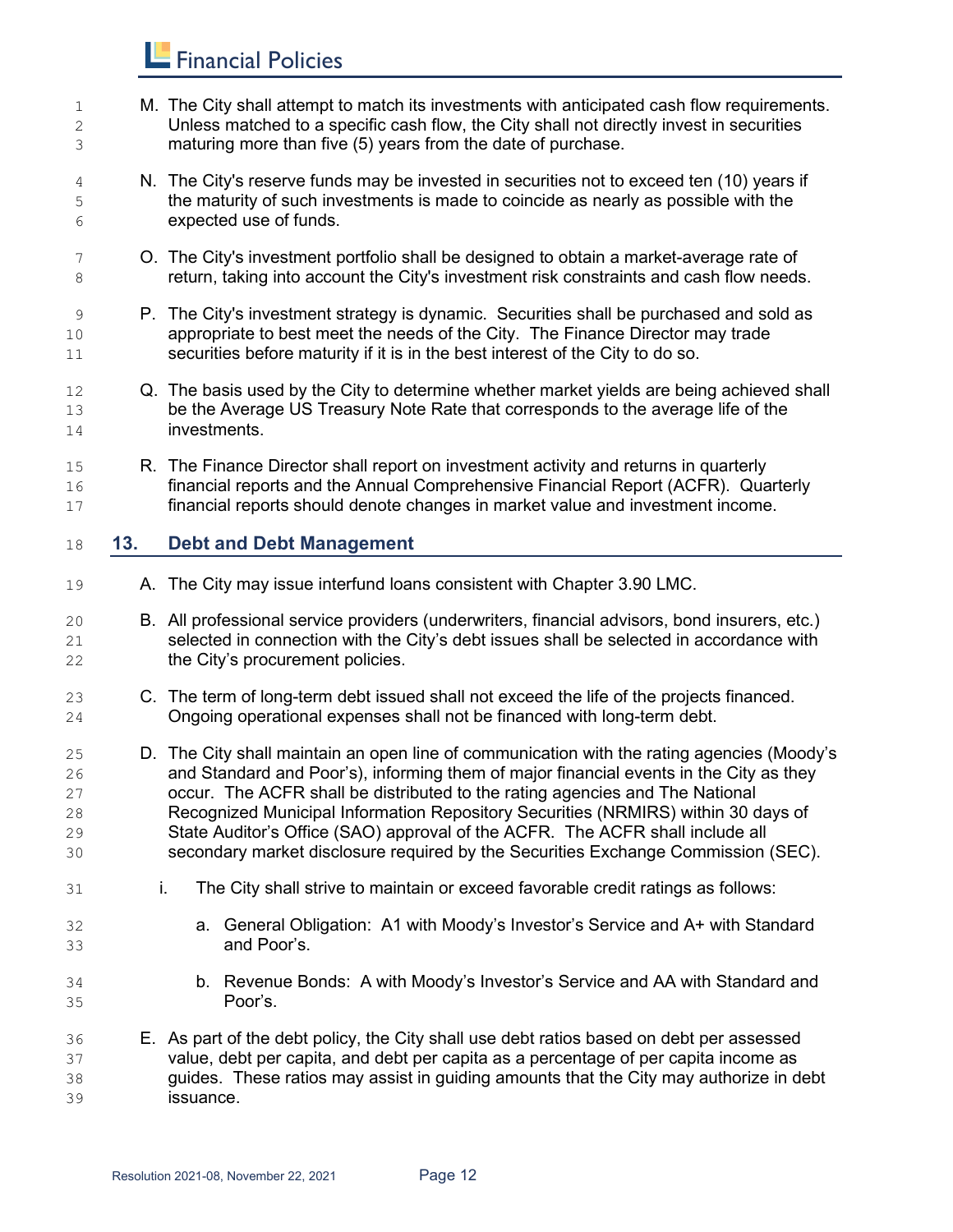- F. Assessment bonds shall be issued in place of general obligation bonds, where possible, to assure the greatest degree of public equity and flexibility for City finances.
- G. The City of Lynnwood debt shall not exceed an aggregated total of 7.5% of the assessed valuation of the taxable property within the City. Compliance with state law and this policy shall be documented each year in the city's ACFR.
- H. The following individual percentages (as defined in state law) shall not be exceeded in any specific debt category:
- i. General Debt: 2.5% of assessed valuation
- ii. Utility Debt: 2.5% of assessed valuation
- 10 iii. Open Space and Park facilities: 2.5% of assessed valuation
- I. No debt shall be issued for which the City is not confident that a sufficient, specifically 12 identified revenue source is available for repayment. The Finance Director shall prepare an analytical review for this purpose prior to the issuance of any debt.
- J. Credit enhancements shall be considered with a cost/benefit analysis for each long-term bond issue.
- K. Reserve accounts shall be maintained as required by bond ordinances and where deemed advisable by the City Council. Debt service reserves shall conform to IRS arbitrage regulations.

#### **14. Capital Funds: General**

- A. The City shall maintain a Capital Development Fund #333 to provide funding for the six- year Capital Facilities Plan, less proprietary fund projects as defined by Chapter 3.50 LMC. The use of any funds within the Capital Development Fund shall be as defined by the Lynnwood Municipal Code. Once the policy target for General Fund reserves is achieved [see Reserves above] the City shall set aside at least \$1.1 million per year for capital development (an amount equivalent to the savings to the City generated by the public vote annexing city into the Sno-Isle Library District).
- B. Contributions to development funds shall be made from available funds as identified during the biennial budget process or the mid-biennial budget modification. The Finance Director shall make a recommendation to the Council with regard to transfers to reserve funds as a part of that report. The Council, by motion (and amending the budget by ordinance as necessary) shall authorize the transfers as the Council shall determine to be appropriate at that time.

#### **15. Capital Planning and Asset Management**

- A. The City shall annually develop a Capital Facilities Plan (CFP) as defined and required by RCW 36.70A.070 which is consistent with the Capital Facilities Element of the City Comprehensive Plan.
- B. Such plan shall include all projects to maintain public capital facilities required to maintain service levels at standards established by the City Council. The plan shall include a complete inventory and analysis of building conditions including the extent and